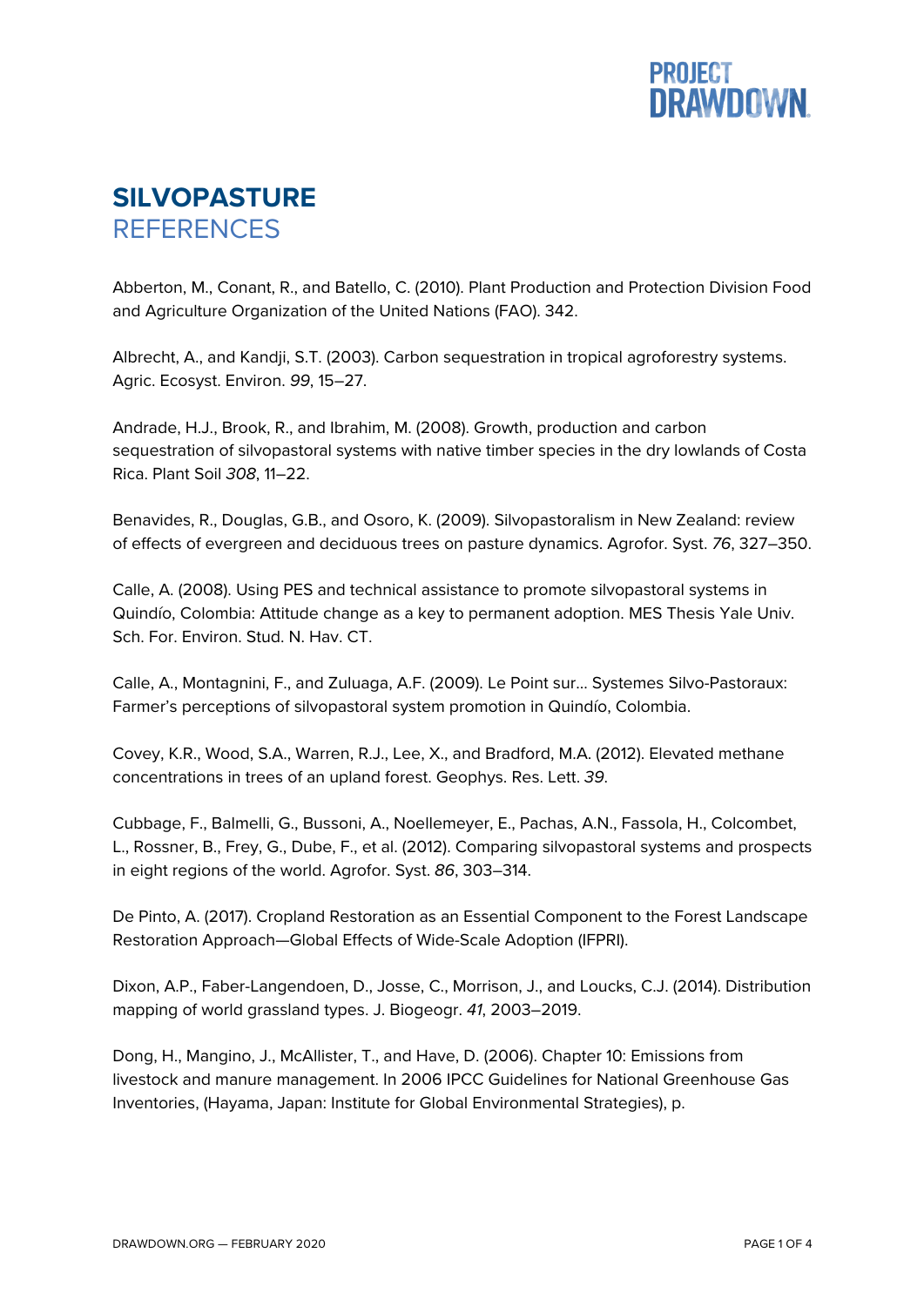Dube, F., Thevathasan, N.V., Zagal, E., Gordon, A.M., Stolpe, N.B., and Espinosa, M. (2011). Carbon sequestration potential of silvopastoral and other land use systems in the Chilean Patagonia. In Carbon Sequestration Potential of Agroforestry Systems, (Springer), pp. 101–127.

FAO (2016). FAO Statistical Service Online.

Feliciano et al (2018). Which agroforestry options give the greatest soil and above ground carbon benefits in different world regions? Agric. Ecosyst. Environ. *254*, 117–129.

Fernández-Núñez, E., Rigueiro-Rodríguez, A., and Mosquera-Losada, M.R. (2010). Carbon allocation dynamics one decade after afforestation with Pinus radiata D. Don and Betula alba L. under two stand densities in NW Spain. Ecol. Eng. *36*, 876–890.

Harvey, C.A., Chacón, M., Donatti, C.I., Garen, E., Hannah, L., Andrade, A., Bede, L., Brown, D., Calle, A., Chará, J., et al. (2014). Climate-Smart Landscapes: Opportunities and Challenges for Integrating Adaptation and Mitigation in Tropical Agriculture: Climate-smart landscapes. Conserv. Lett. *7*, 77–90.

den Herder, et al. (2017). Current extent and trends of agroforestry in the EU27.

Holmann, F., Rivas, L., Argel, P., and Pérez, E. (2004). Impact of the adoption of Brachiaria grasses: Central America and Mexico. Livest. Res. Rural Dev. *16*, 1–13.

Houghton, R.A., and Nassikas, A.A. (2017). Global and regional fluxes of carbon from land use and land cover change 1850-2015: Carbon Emissions From Land Use. Glob. Biogeochem. Cycles *31*, 456–472.

Ibrahim, M., Chacón, M., Cuartas, C., Naranjo, J., Ponce, G., Vega, P., Casasola, F., and Rojas, J. (2007). Almacenamiento de carbono en el suelo y la biomasa arbórea en sistemas de usos de la tierra en paisajes ganaderos de Colombia, Costa Rica y Nicaragua. 10.

IPCC (2006) *2006 IPCC Guidelines for National Greenhouse Gas Inventories: Chapter 10 Emissions from Livestock and Manure Management.* https://www.ipccnggip.iges.or.jp/public/2006gl/pdf/4\_Volume4/V4\_10\_Ch10\_Livestock.pdf

Karki, U., and Goodman, M.S. (2015). Microclimatic differences between mature loblolly-pine silvopasture and open-pasture. Agrofor. Syst. *89*, 319–325.

Lal, R., Smith, P., Jungkunst, H.F., Mitsch, W.J., Lehmann, J., Nair, P.K.R., McBratney, A.B., de Moraes Sá, J.C., Schneider, J., Zinn, Y.L., et al. (2018). The carbon sequestration potential of terrestrial ecosystems. J. Soil Water Conserv. *73*, 145A-152A.

Lasco (2006). 2006 IPCC Guidelines for National Greenhouse Gas Inventories - Volume 5.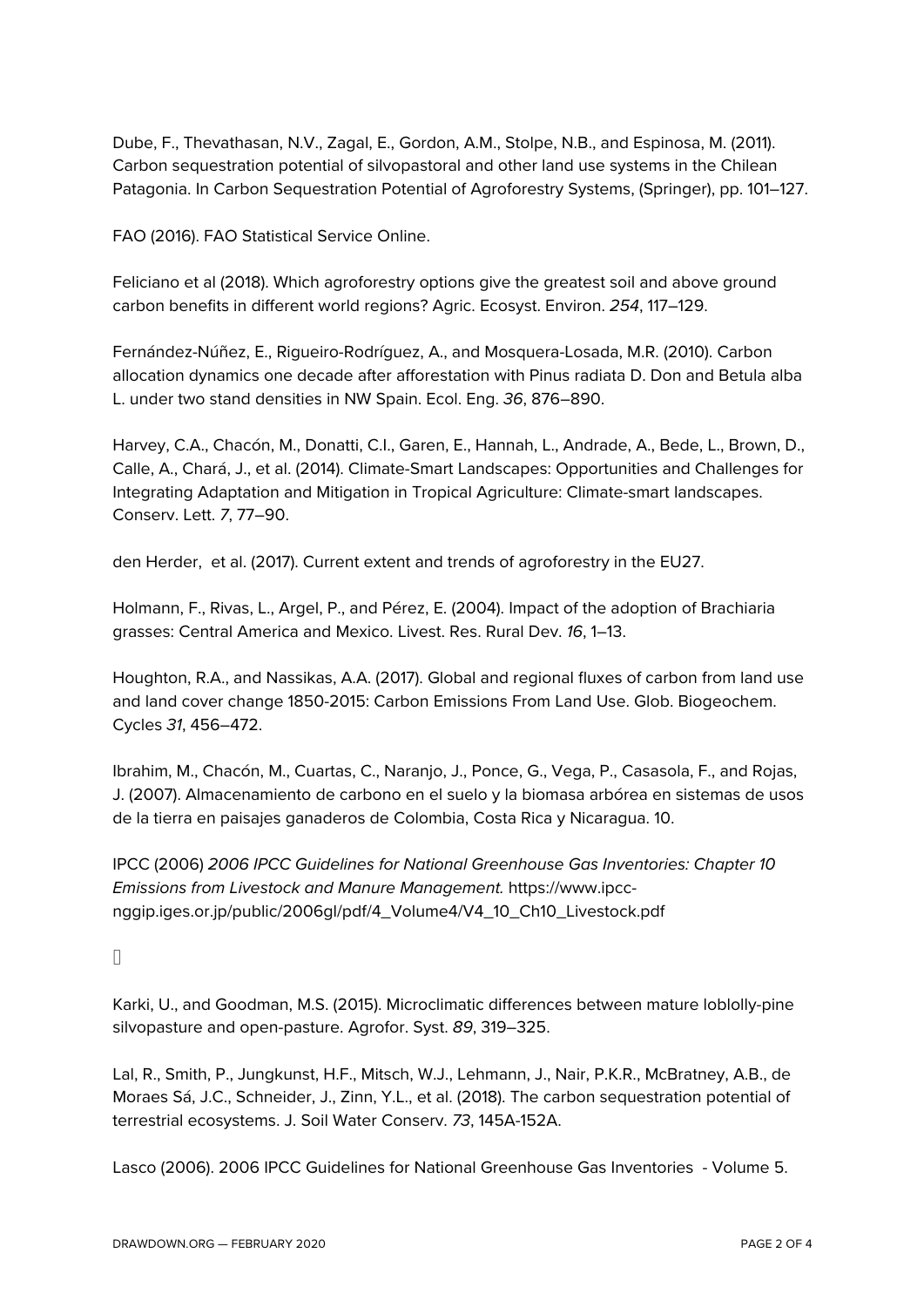Lorenz, K., and Lal, R. (2018). Carbon Sequestration in Agricultural Ecosystems (Cham: Springer International Publishing).

Machmuller, M.B., Kramer, M.G., Cyle, T.K., Hill, N., Hancock, D., and Thompson, A. (2015). Emerging land use practices rapidly increase soil organic matter. Nat. Commun. *6*.

Mercer, D.E., Frey, G.E., and Cubbage, F.W. (2014). Economics of Agroforestry. 22.

Montagnini, F. (2015). Función de los sistemas agroforestales en la adaptación y mitigación del cambio climático. In Sistemas Agroforestales: Funciones Productivas, Socioeconómicas y Ambientales, (Turrialba, Costa Rica: CATIE), pp. 269–298.

Montagnini, F., Ibrahim, M., and Murgueitio Restrepo, E. (2013). Silvopastoral systems and climate change mitigation in Latin America. Bois Forets Trop. *316*.

Mosquera-Losada, M., Rigueiro-Rodríguez, A., McAdam, J., and others (2005). Silvopastoralism and sustainable land management. Proceedings of an international congress on silvopastoralism and sustainable management held in Lugo, Spain, April 2004. In Silvopastoralism and Sustainable Land Management. Proceedings of an International Congress on Silvopastoralism and Sustainable Management Held in Lugo, Spain, April 2004., (CABI Publishing), p.

Nair (2012). Climate Change Mitigation: A Low-Hanging Fruit of Agroforestry. In Agroforestry - The Future of Global Land Use, Nair, and D. Garrity, eds. (Dordrecht: Springer Netherlands), pp. 31–67.

Nair, Kumar, and Nair (2009). Agroforestry as a strategy for carbon sequestration. J. Plant Nutr. Soil Sci. *172*, 10–23.

Orefice, J., Carroll, J., Conroy, D., and Ketner, L. (2017). Silvopasture practices and perspectives in the Northeastern United States. Agrofor. Syst. *91*, 149–160.

Oviedo, J.L., Ovando, P., Forero, L., Huntsinger, L., Álvarez, A., Mesa, B., and Campos, P. (2013). The Private Economy of Dehesas and Ranches: Case Studies. In Mediterranean Oak Woodland Working Landscapes, P. Campos, L. Huntsinger, J.L. Oviedo Pro, P.F. Starrs, M. Diaz, R.B. Standiford, and G. Montero, eds. (Dordrecht: Springer Netherlands), pp. 389–424.

Paciullo, D.S.C., de Castro, C.R.T., Gomide, C.A. de M., Maurício, R.M., Pires, M. de F.Á., Müller, M.D., and Xavier, D.F. (2011). Performance of dairy heifers in a silvopastoral system. Livest. Sci. *141*, 166–172.

Pagiola, S., Ramírez, E., Gobbi, J., de Haan, C., Ibrahim, M., Murgueitio, E., and Ruíz, J.P. (2007). Paying for the environmental services of silvopastoral practices in Nicaragua. Ecol. Econ. *64*, 374–385.